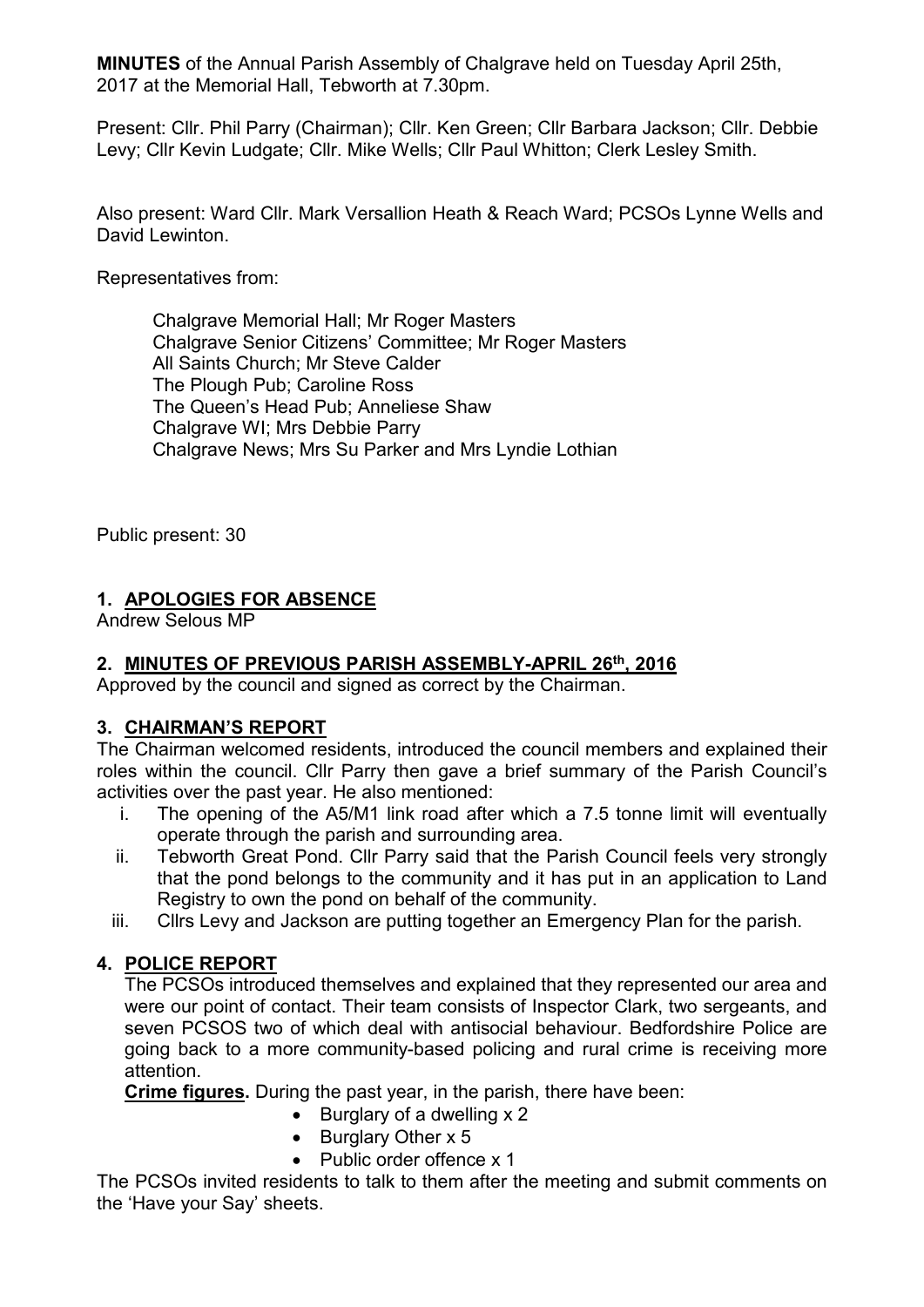### **5. LETTER FROM ANDREW SELOUS MP**

Mr Selous was unable to attend this evening but he sent the following letter to Chalgrave residents:

I am very sorry not to be with you due to the fact that Parliament sits until 7pm or possibly later today. I have been working in the following areas amongst others.

### **HEALTH AND SOCIAL CARE:**

I have spent time with frontline staff at the Luton and Dunstable Hospital, with local social care providers and with local GPs. While we are fortunate that the Luton and Dunstable Hospital is highly efficient, I am acutely aware of the pressures that both social care and GP practices are under. The Government has committed to get another 5000 doctors working in general practice by 2020 and I will remain very engaged, as a member of the Health Select Committee to try to make sure this happens. I am acutely aware that in some GP practices the waiting times to get in to see a doctor are far too long.

One health issue which I have worked on for the last nine years is the "Getting it right first time" initiative led by the new National Director for Clinical Quality Efficiency of NHS England, my constituent Professor Tim Briggs who lives in Totternhoe. This initiative is looking at improving the quality of care across the whole of the NHS to make sure there are better outcomes for patients and enormous sums of money can also be saved. The litigation bill just for obstetrics alone for example over the last five years runs into many billions. Better quality care first time around would save that and that money could be invested in improving GP waiting times for example.

#### **SCHOOLS:**

The consultation on the National Funding Formula for schools closed on the 22 March. I am not happy with it as far as South West Bedfordshire is concerned as while 33 of our 47 schools see a budget increase, 13 see a decrease and 1 has no change. Of the 13 that see a decrease 9 are secondary or upper schools where children take their GCSEs and A Levels. I have made my views very, very clear with Education Ministers on this subject. The current proposals are only a consultation and we shall have to wait to see what happens.

#### **BEDFORDSHIRE POLICE:**

Bedfordshire Police continues to be unfairly badly funded compared with other similar Police forces. We have unfortunately had an inadequate rating from Her Majesty's Chief Inspector of Constabulary and I met with the Chief Inspector along with three other Bedfordshire MPs a couple of weeks ago. I think our new Chief Constable, Jon Boutcher, is doing his very best along with our new Police and Crime Commissioner, Kathryn Holloway but I do remain concerned about the level of anti-social behaviour in Leighton Buzzard and the extensive availability of heroin in both Dunstable and Leighton Buzzard. If re-elected I will meet again with the Chief Constable to look at the operational effectiveness of the Police in respect of local priorities.

### **A5:M1 LINK (DUNSTABLE NORTHERN BYPASS):**

I understand this is expected to open on the week beginning the 8 May. I have spent 15 years in Parliament trying to get this road built to relieve congestion and also very poor air quality locally.

### **TRAVELLERS:**

I am extremely unhappy about current legislation surrounding travellers. I held a second debate in Parliament on this issue last October and arranged a meeting with a number of MPs with the Minister a few weeks ago. I am expecting progress to be made on this matter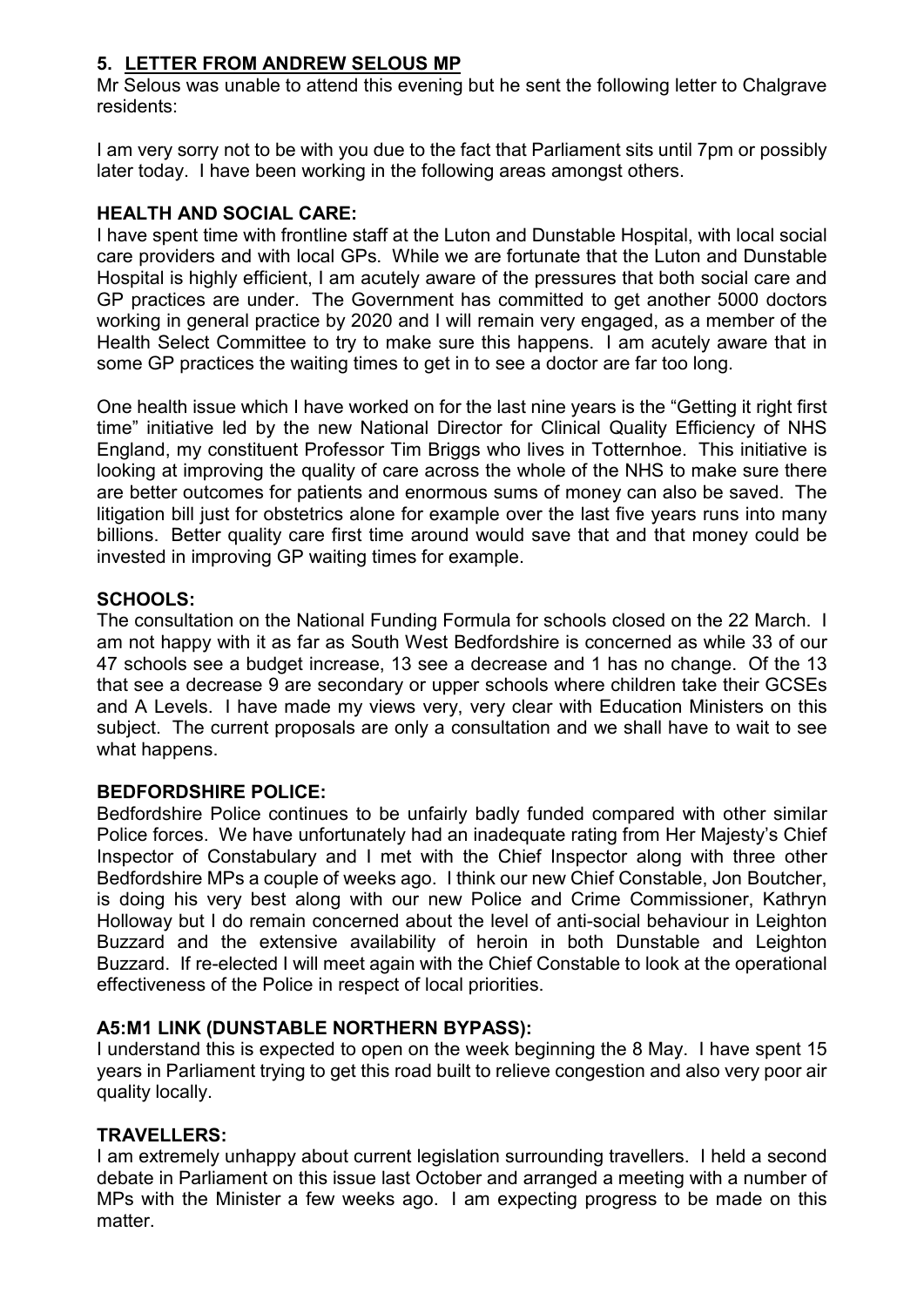# **LEASEHOLD HOUSES:**

Although this issue does not affect Chalgrave I feel a great sense of injustice at the way that developers, Persimmon and Galliford Try (trading as Linden Homes) have decided to sell brand new houses built on freehold land they own as a leasehold basis. I raised this issue with the Prime Minister and she agreed it was not an acceptable practice and again I expect to see change in this area.

It is a real sadness not to be with you tonight. I salute your community spirit and very much want to see Chalgrave succeed in turning the wonderful Queen's Head into a community pub. I believe that Charles Wells should not seek full value in the way they are currently doing given the importance of this venue as a community asset to the village.

### **6. REPORT FROM WARD COUNCILLOR MARK VERSALLION**

Cllr Versallion represents seven parishes within the Heath and Reach ward which includes Chalgrave. He works closely with Andrew Selous MP.

### **a) Central Bedfordshire Council (CBC)**

**b)** Most of CBC's decisions are determined by budget and where those limited resources can go. Two thirds of CBC's budget comes from central government and the rest is from Council Tax, therefore if the government reduces CBC's funding money has to come from council tax so CBC is planning to increase council tax by 4% approximately. More will be spent on social care. The police, NHS and schools are all affected by reduced funding.

# **c) Bedfordshire Police.**

The police received a bad report from the Chief Inspector. Rural communities are at risk in this area so the government needs to be encouraged to increase the police's funding.

### **d) New Homes.**

The government has forced CBC to find sites and to build more houses. There will be a consultation in July/August. Rural communities are important consultees regarding where the houses should go.

# **7. ALL SAINTS CHURCH REPORT**

- **a) Roof.** Mr Calder introduced himself as the church treasurer and said that the church is 800 years old. The roof should be repaired by May 2017 with stainless steel replacing the stolen lead This will cost £68,000 approximately. There will be a special service on September 14<sup>th</sup>, 2017 to bless the roof. Everyone is invited and food and drinks will be available.
- **b) New Vicar.** Rev. Anne Crawford has now left and the diocese is in the process of finding a new vicar. The new vicar will be shared with St. Georges Church in Toddington. The post will be full time for three years.
- **c) Attendance.** The average church attendance at the Sunday 9.30am service is 20.
- **d) Running Costs** of the church are £20,000 per year. People are invited to set up a direct debit to help keep the church operating.

# **8. CHALGRAVE MEMORIAL HALL REPORT by ROGER MASTERS**

- **a) New Hall** is 18 years old. Mr Masters thanked everyone who worked on it at the time. There was a lot of work carried out last year, which included a great deal of painting and replacing the emergency lighting.
- **b) Finances.** The hall just about broke even in 2015 and income rose by 14% last year which paid for the expense of the year before. Roger thanked the parish council for its 2016 grant.
- **c) The Chalgrave Games** will take place on Saturday July 1st, 2017. The theme is superheroes.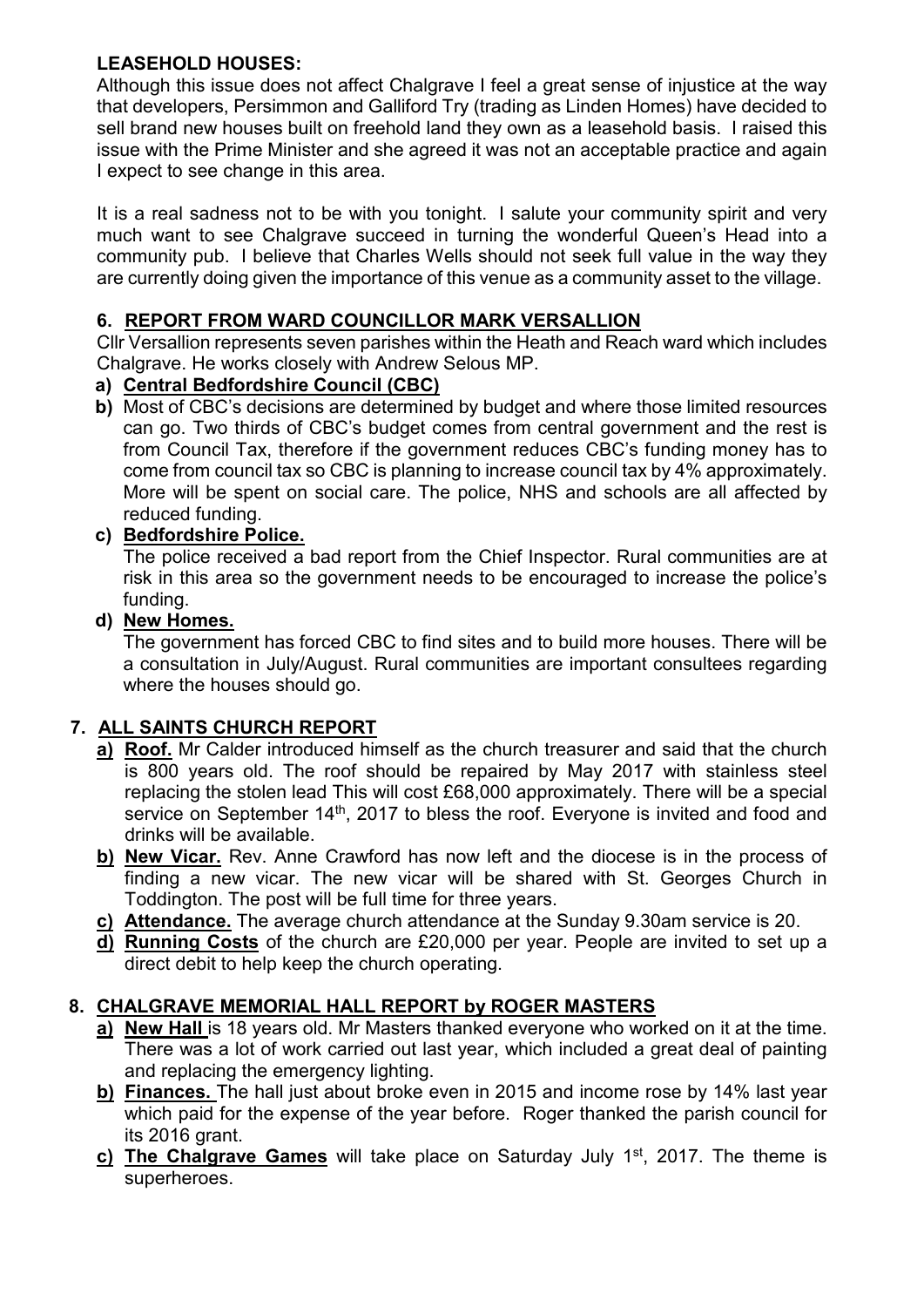## **9. SPORTS CLUB CHAIRMAN'S REPORT read by CLLR WELLS**

Cllr Wells said that it was a good year for the club last year. Unfortunately it was not good for the cricket because of the weather and only two matches were held at the ground.

- **a) Club House.** The club house has been erected and needs to be fitted out. Cllr Wells thanked the Sports Club committee and other people that helped. Hopefully there will be formal opening.
- **b) New Members.** Paul Levy and Ed Morton have joined the committee. Cllr Wells has taken over as groundsman as Nev Andrews has stepped down and Cllr Wells thanked him on behalf of the committee.
- **c) Cricket.** There be a 10/10 on Sunday May 28th, 2017. There will be a bar and barbeque. Two extra teams will be playing. The club hopes to have 12 games this year.
- **d) Golf Day.** Ed Morton organised a successful Golf Day last year. Two or three are organised for this year.
- **e) Race Night.** was successful and raised lots of money for the club. Cllr Wells thanked everyone who helped.
- **f)** Grounds look great thanks to Cllr Wells, Nev Andrews and Callum Angel. Callum is also cutting the grass verges in the parish. The pitch needs replacing and the committee is looking into that.

# **10. SENIORS CITIZENS' COMMITTEE REPORT by MR ROGER MASTERS**

- **a) Membership.** There are 76 people on the list. They usually receive a card on their birthday and wine and chocolates at Christmas. This Christmas Morrisons £20 gift vouchers will be given.
- **b) Finances.** The balance is healthy thanks to money raised from the Christmas Float-Roger thanked the volunteers. The committee also received a donation from the Chalgrave News.

### **11. CHALGRAVE NEWS REPORTS**

# **Old Team Report by Mrs Su Parker.**

- **a) The Chalgrave News** has an important role to play in our community providing current news and issues affecting the parish as well as providing a light-hearted look at a variety of parish topics.
- **b) History.** This team took over in 2010 and set about advertising sponsorship to ensure printing costs were covered. Fund raising events were held such as the Pimms Tent at the Chalgrave Games and the Annual Quiz, the winners of which often donated their winnings to the News. The team is proud of its achievements and have always given donations to local organisations when funds allow.
- **c) Editors.** Su thanked Emma Gray and Roger Parker for editing the quarterly magazine, which she described as an arduous task.
- **d) Advertising.** The ads section largely runs itself although some drop out so new ones need to sourced in order that the income remains constant.
- **e) New Team.** The old team and the new team had a hand over meeting in February. The new team has set up a new bank account and the old team has passed on funds to put towards the  $1<sup>st</sup>$  edition costs.
- **f) Final Words.** The team has enjoyed bringing the News to everyone and Su thanked the team members and anyone else who contributed in any way to the News.

### **New Team Report by Mrs Lyndie Lothian.**

Lyndie thanked the old team. The new team consists of 8-10 people which inclues an editorial team.

- **a) Advertisers.** Most have remained.
- **b) New Look Magazine**. A new design is being developed and the gardening feature is being resurrected. There will be an Open Gardens Day in June. The deadline for contributions to the 1<sup>st</sup> edition is May  $4<sup>th</sup>$ , 2017.